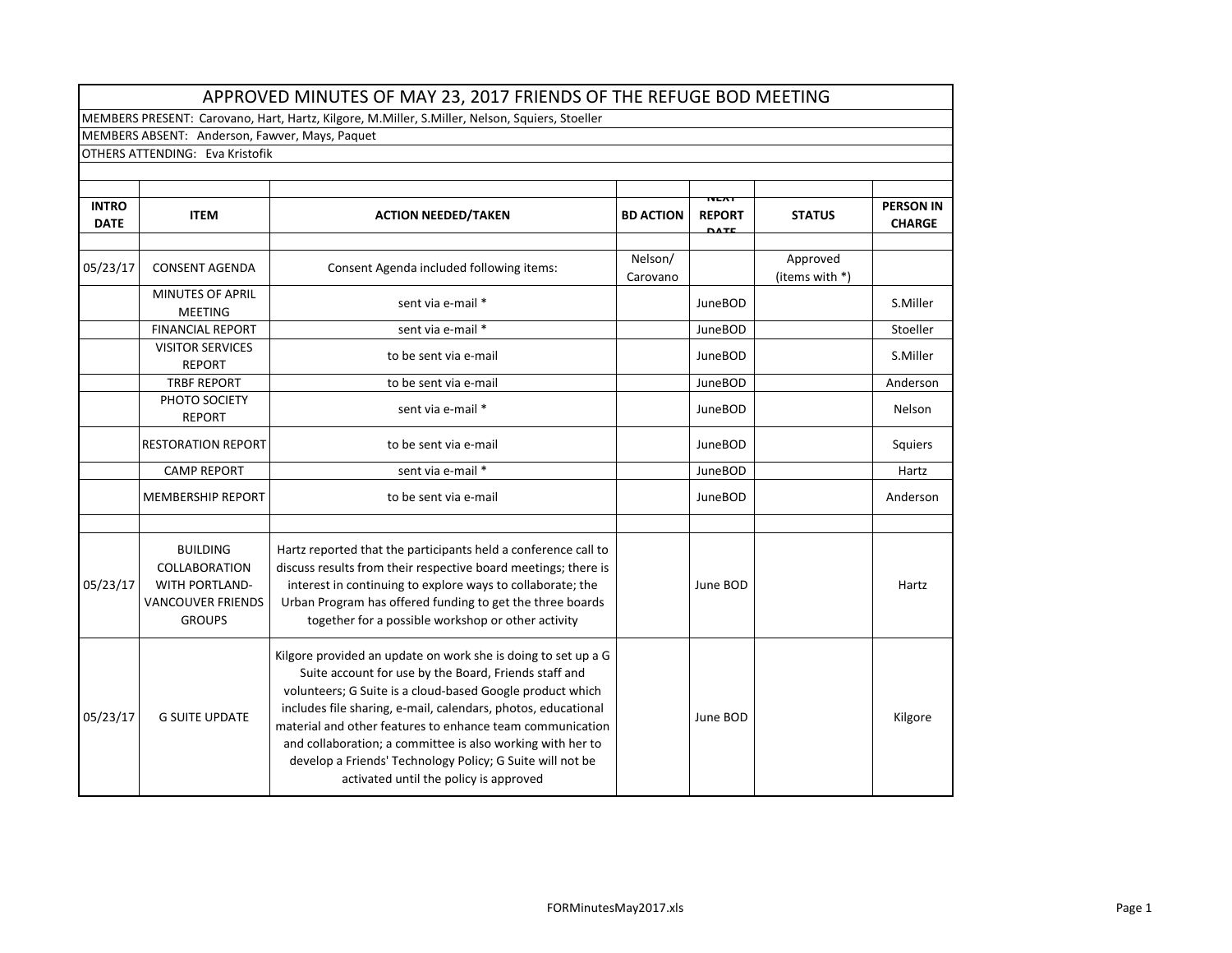| 05/23/17 | <b>BIRD FESTIVAL</b><br><b>DEBRIEF</b>                       | Board members discussed the Bird Festival and felt it was very<br>successful, with larger crowds and more diversity than ever<br>before; any minor issues were not things that would have<br>been noticed by the visitors; survey forms completed by<br>visitors are being tabulated and results will be shared at the<br>next meeting; several popular activities (bird houses, duck<br>decoy painting and canvas bag decorating) ran out of supplies<br>and had to close before the festival ended, which<br>disappointed some children; the Board expressed deepest<br>appreciation for the FWS staff participation in making the<br>festival a success | June BOD | Anderson |
|----------|--------------------------------------------------------------|------------------------------------------------------------------------------------------------------------------------------------------------------------------------------------------------------------------------------------------------------------------------------------------------------------------------------------------------------------------------------------------------------------------------------------------------------------------------------------------------------------------------------------------------------------------------------------------------------------------------------------------------------------|----------|----------|
| 05/23/17 | <b>PROGRESS ON</b><br><b>5-YEAR STRATEGIC</b><br><b>PLAN</b> | Hartz shared his edits of sections 8 (Governance) and 9<br>(Development) of the existing Strategic Plan, as a possible<br>framework for an update to the 5-year plan; he asked that<br>other members who were assigned to those sections in the<br>past review his work and make additional suggestions; he also<br>suggested that part of the section 1 (History) could be<br>shortened or removed, if captured somewhere else in Friends'<br>archives; the interviews with Friends' founders, done last<br>summer by Makayla Hays, needs to be part of the historical<br>record                                                                          | June BOD | Hartz    |
| 05/23/17 | <b>OPEN POSITIONS ON</b><br>THE BOARD                        | Hartz reminded members that there are open positions on the<br>Board, and to be thinking about people who might be<br>interested in serving; he has spoken with one person who may<br>be interested and who would like to help with fundraising                                                                                                                                                                                                                                                                                                                                                                                                            | June BOD | Hartz    |
| 05/23/17 | <b>TUALATIN ROTARY</b><br>CLUB "WISH LIST"                   | Hartz received information from Rotary that the Friends are<br>"first on the list" for funding consideration after their new<br>fiscal year begins July 1                                                                                                                                                                                                                                                                                                                                                                                                                                                                                                  | July BOD | Hartz    |
| 05/23/17 | <b>FRIENDS COMMITTEE</b><br><b>CHARTERS</b>                  | Item tabled until a later meeting due to Anderson's absence                                                                                                                                                                                                                                                                                                                                                                                                                                                                                                                                                                                                | June BOD | Anderson |
|          |                                                              |                                                                                                                                                                                                                                                                                                                                                                                                                                                                                                                                                                                                                                                            |          |          |